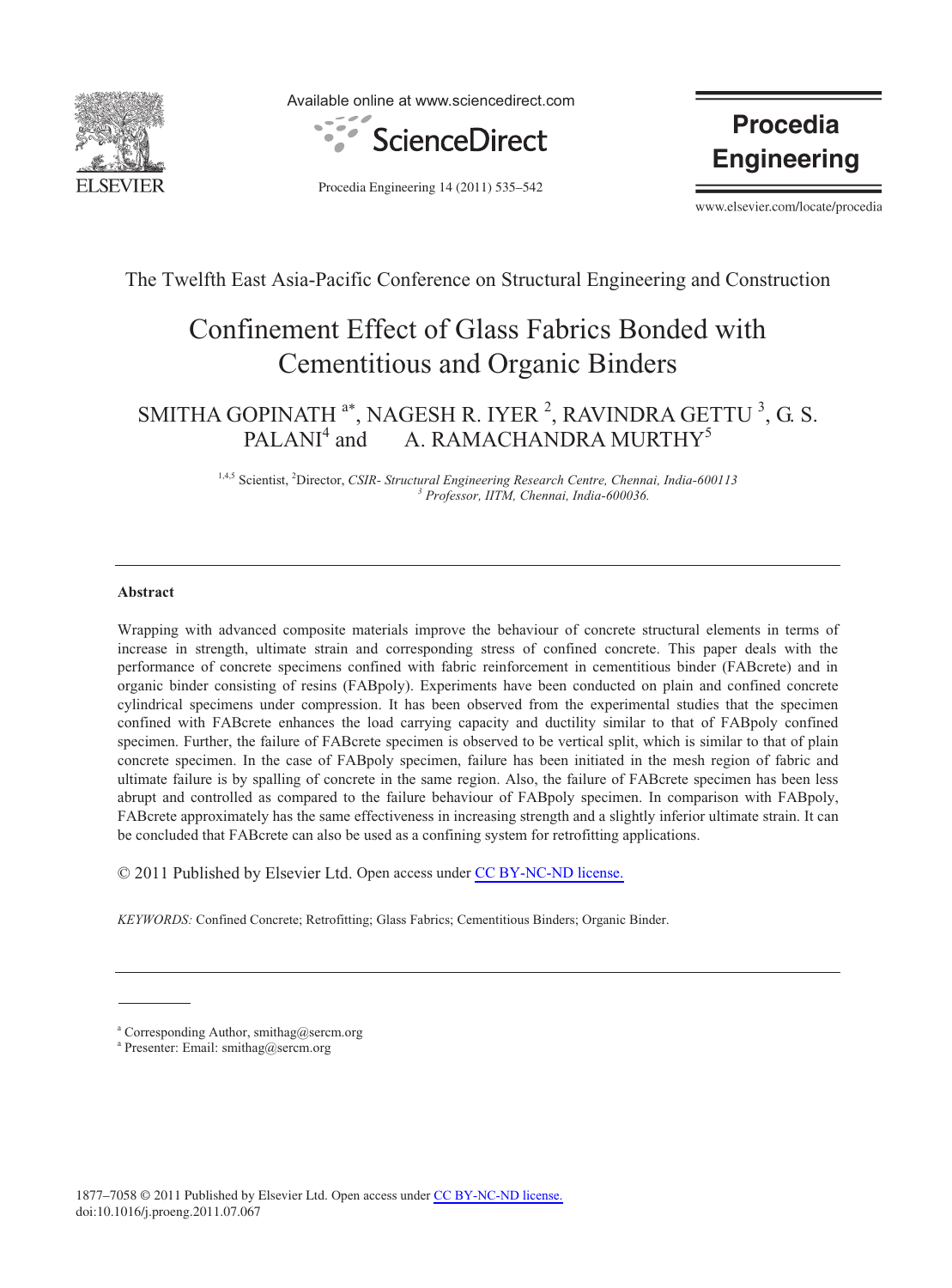#### **1. INTRODUCTION**

Reinforced concrete (RC) structures which are built only for gravity load shows very poor performance during several earthquakes. Concerns about the seismic response of existing structures grew considerably and poses significant challenges to manage the seismic risk by identifying a suitable strengthening material capable of enhancing the shear strength and ductility. Selecting new materials for strengthening RC structures requires proper understanding of the material behavior. The use of fiber reinforced polymers (FRP) in strengthening and seismic retrofitting has gained increasing popularity among structural engineers, due to numerous attractive features of these materials, such as high specific strength, corrosion resistance, ease and speed of application at minimal change of cross section etc. Despite its advantages over other methods, the FRP strengthening technique is not entirely problem free (Engindeniz et al. 2005; Coronado and Lopez, 2007). It is dependent on the bonding area of concrete, which is a function of the tensile capacity of concrete and the type of surface preparation used. Further, the organic resins used to bind and impregnate the fibers entail a number of drawbacks, namely poor behaviour at temperatures above the glass transition temperature, relatively high cost resins; potential hazards for the manual worker, non-applicability on wet surfaces or at low temperatures, lack of vapour permeability and incompatibility of resins and substrate materials.

One possible course of action aiming at the alleviation of the afore-mentioned problems would be the replacement of organic binders with inorganic ones, eg. cement-based mortars, leading to the substitution of FRP with fiber reinforced mortars (FRM) (Triantafillou and Papanicolaou, 2006; Bruckner etal. 2006; Ha and Lho, 2008). The problem arising from such a substitution would be the relatively poor bond conditions in the resulting cementitious composites as, due to the granularity of the mortar, penetration and impregnation of fiber sheets is very difficult to achieve. Fiber-matrix interactions could be enhanced when continuous fiber sheets are replaced by fabrics (also called as textiles). The latter comprise fabric meshes made of long woven, knitted or even unwoven fiber roving in atleast two (typically orthogonal) directions (Bruckermann etal. 2007). The quantity and the spacing of roving in each direction can be controlled independently, thus affecting the mechanical characteristics of the textile and the degree of penetration of the mortar matrix through the mesh openings. It is through this mechanical interlock that an effective composite action of the mortar-grid structure is achieved (Peled & Bentur 2000). For the cementations matrix, the following requirements should be met: non-shrinkable; high workability, high viscosity, low rate of workability loss, and sufficient shear strength in order to avoid premature debonding. During the past five years or so, the research community has put considerable effort on the use of fabrics as reinforcement of cement-based products, primarily in new constructions (Hegger 2006). However, studies on the use of fabrics in the upgrading of concrete structures have been very limited and there is a critical lack of coherent information and experimental/ numerical data available in the literature.

In this research work, an alkali resistant glass fabric is employed to wrap the concrete cylinders with organic and cementitious binders. Experimental studies have been carried out on plain and FABcrete and FABpoly confined cylindrical specimens and compressive strength and ultimate strain has been found out. It has been observed from the experimental studies that the specimen confined with FABcrete enhances the load carrying capacity and ductility similar to that of FABpoly confined specimen. Further, the failure of FABcrete specimen is observed to be vertical split which is similar to that of plain concrete specimen. In the case of FABpoly specimen, failure has been initiated in the mesh region of fabric and ultimate failure is by spalling of concrete in the same region. In comparison with FABpoly, FABcrete approximately has the same effectiveness in increasing strength and a slightly inferior ultimate strain. Further, this paper reports on the feasibility of the systems, using glass fiber reinforcement embedded in a cement-based matrix, and in resin. The goal of the feasibility study is to address the requirements of constructability and compatibility of the fiber/matrix system for retrofitting applications.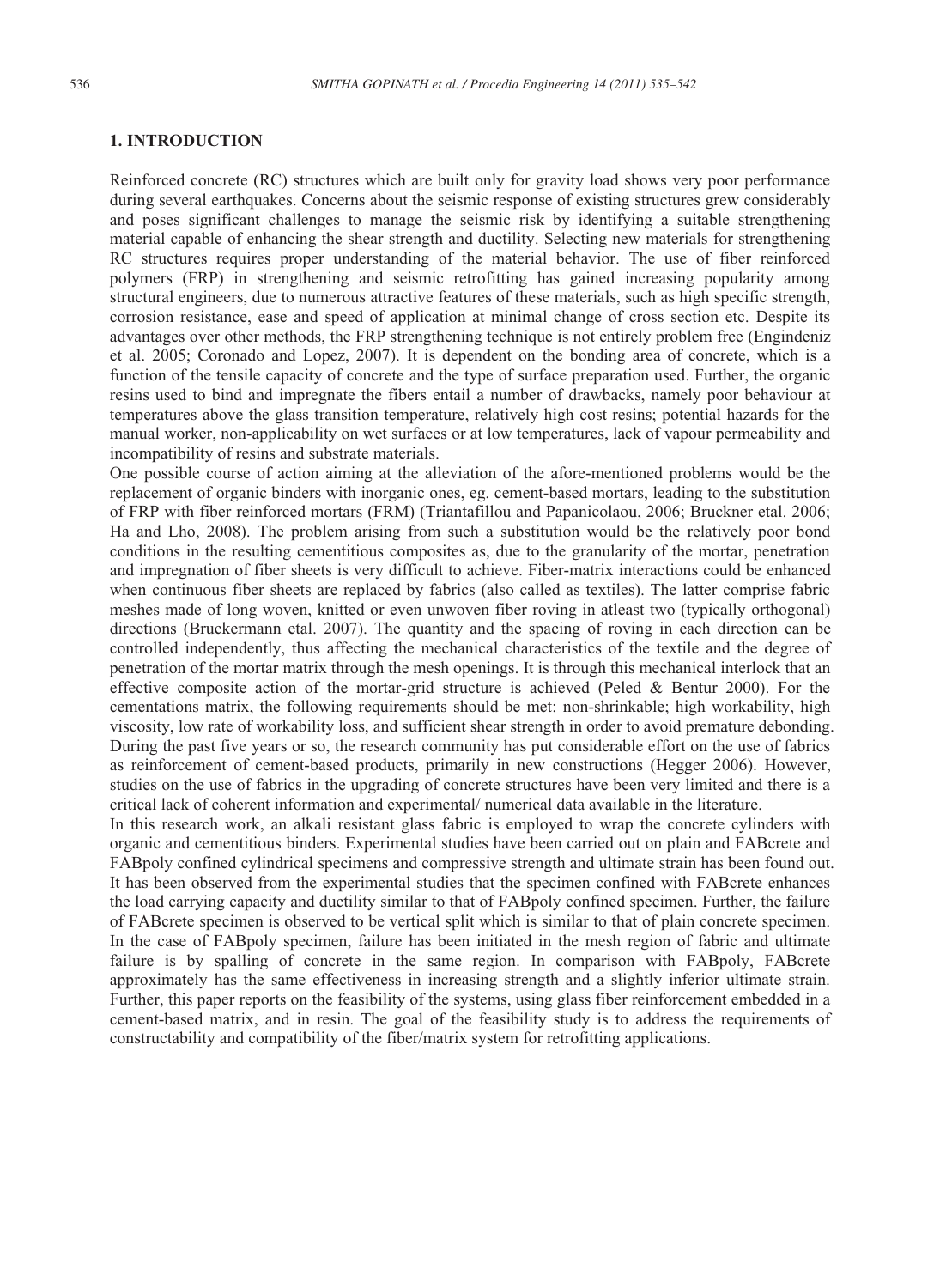## **2. EXPERIMENTAL DETAILS**

The experimental program was executed with three main purposes: 1) to explore different types of binding matrices along with a fabric architecture; 2) to assess constructability of the candidate strengthening systems; and 3) to evaluate system compatibility and effectiveness by testing confined concrete cylinders in pure compression.

A total of 7 (4 FABcrete, and 3 FABpoly) concrete cylinders, 150 mm diameter and 300 mm in height, were wrapped with one layer of alkali resistant glass fabric reinforcement along with five control (unwrapped) specimens. The cylinders were cast from a single batch and left to cure for 28-days. Experiments were conducted under displacement controlled loading.

## **2.1 Materials selection**

## *Fabric Architecture*

The alkali resistant mesh/fabric type of reinforcement (Figure 1) characterized by a mean tensile strength of 45kN/m in wrap and weft direction has been selected. The mesh size of the fabric is 25mmx25mm. The Mechanical properties of glass fabric is given in Table 1.



Figure 1: Architecture of glass fabric

Table 1: Details of glass fabric

| Fabric<br>name | Coated<br>with                 | Elongational<br>break (max) | (weight)<br>mass/unit<br>area<br>(minimum) | Roll<br>length | Roll<br>width     | Grid size        | Tensile strength                           |
|----------------|--------------------------------|-----------------------------|--------------------------------------------|----------------|-------------------|------------------|--------------------------------------------|
| $SRG-45$       | Modified<br>acrylic<br>polymer | $<$ 3%                      | $225 \text{g/m}^2$                         | 45.7m          | 0.91 <sub>m</sub> | $25$ mmx $25$ mm | 45kN/m (Across<br>width)<br>45kN/m (Across |
|                |                                |                             |                                            |                |                   |                  | length)                                    |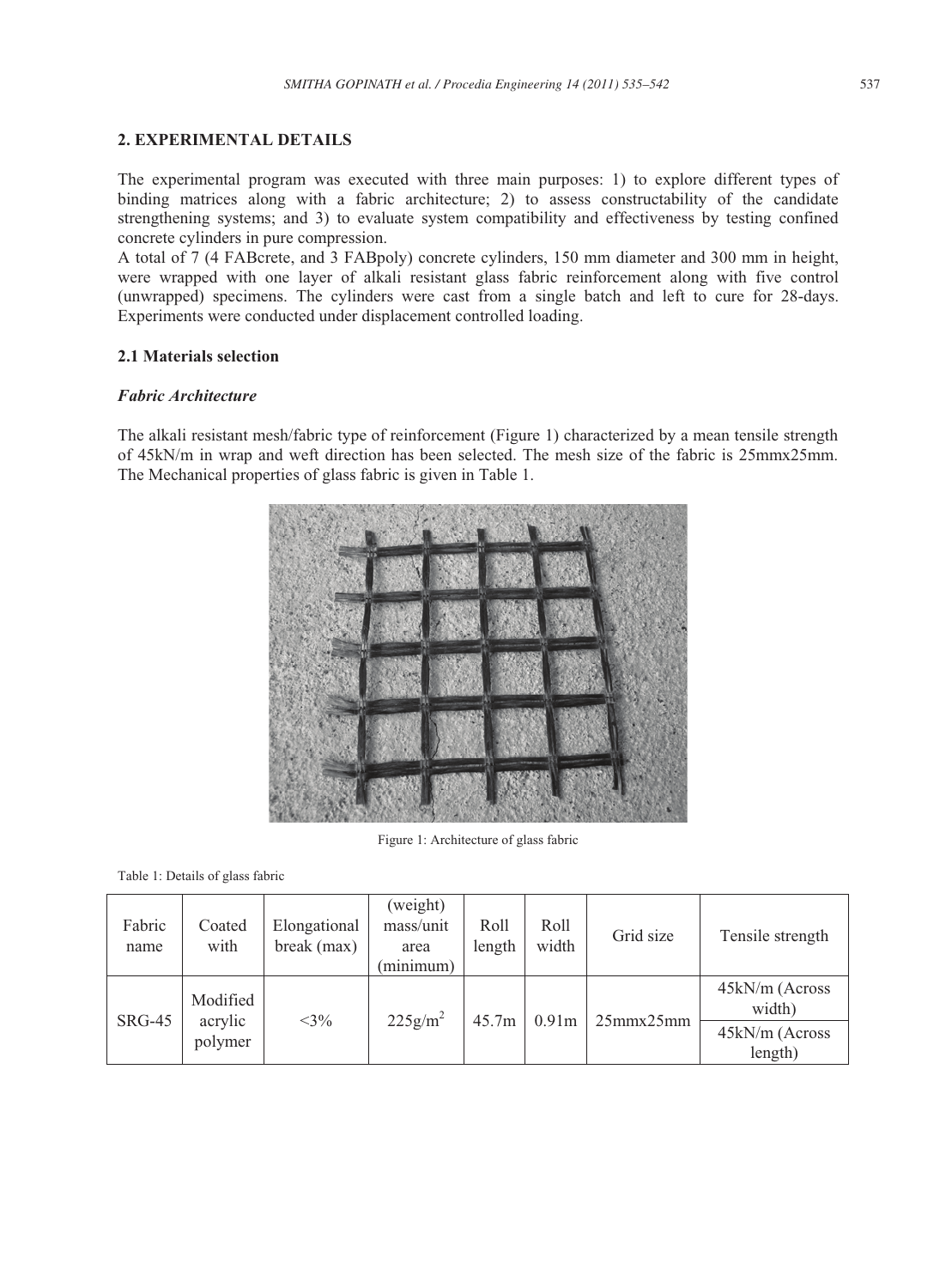## **Binding material–Organic Resin**

The resin polylite 721-800 is thixotropic accelerated and has a viscocity that ensures thorough glass fibre impregnation. It is easy to mix and can be applied by brush. The physical and mechanical properties of applied resins are given in Table 2.

|  |  | Table 2: Physical and mechanical properties of resin |
|--|--|------------------------------------------------------|
|--|--|------------------------------------------------------|

| Polymer                 | Tensile strength<br>(MPa) | <i>Elongation</i> | Density $(g/cm^3)$ | <b>Heat Distorsion</b><br><b>Temperature</b> |
|-------------------------|---------------------------|-------------------|--------------------|----------------------------------------------|
| <i>polylite</i> 721-800 |                           | 4.5%              |                    | $85^{\circ}$                                 |

#### **Binding material– Inorganic Resin**

The main parameters considered for cementitious binding material were based on their ability to:

a) permeate the fibers in the fabric and reach an adequate degree of "wettability", thus requiring relatively fine cementitious mortar; b) provide sufficient bond strength: though confinement is a contact-critical application, the need to bond with the concrete substrate is necessary to transfer load to the fibers, ensuring that good contact is maintained while the binder cures with the reinforcing fibers; c) allow sufficient curing time to ensure workability while preparing the samples; and d) ensure dimensional stability.

The cementitious binder is a fine grained concrete with a maximum aggregate size of 0.6mm that allow for complete penetration of glass fabric. Super-plasticizer was added to obtain an improved flowing capability. Silica fume and flyash were used to reduce the amount of alkali as compared to pure Portaland cements. A detailed description of the matrix composition is given in Table 3.

| <b>Cementitious binder Mix</b>  | Quantity $(kg/m^3)$ |
|---------------------------------|---------------------|
| Cement (53 grade)               | 490                 |
| Fly ash                         | 175                 |
| Silica fume, as slurry          | $35=(17.5+17.5)$    |
| Water w                         | 280                 |
| Super plasticiser (Glenium 140) | 3.5                 |
| <i>Ouartz Flour 0-0.2mm</i>     | 300                 |
| Quartz sand $0.2$ -0.6 mm       | 500                 |

Table 3: Cementitious binder matrix for FABcrete

Cubes of 70mmx70mmx70mm have been prepared to find out the compressive strength of cementitious binder mix used in FABcrete and is reported in Table 4. Further, cylinders of 75mmx150mm were cast to determine the split tensile strength of the cementitious binder in FABcrete and obtained as 6.25MPa.

Table 4 : Compressive strength of 70 x 70 x 70 mm cube cementitious binder for FABcrete

| Day                       |       |       |       | $\sim$<br>$\angle$ 0 |
|---------------------------|-------|-------|-------|----------------------|
| Compressive Strength, MPa | 14.38 | 33.01 | 42.38 | 56.26                |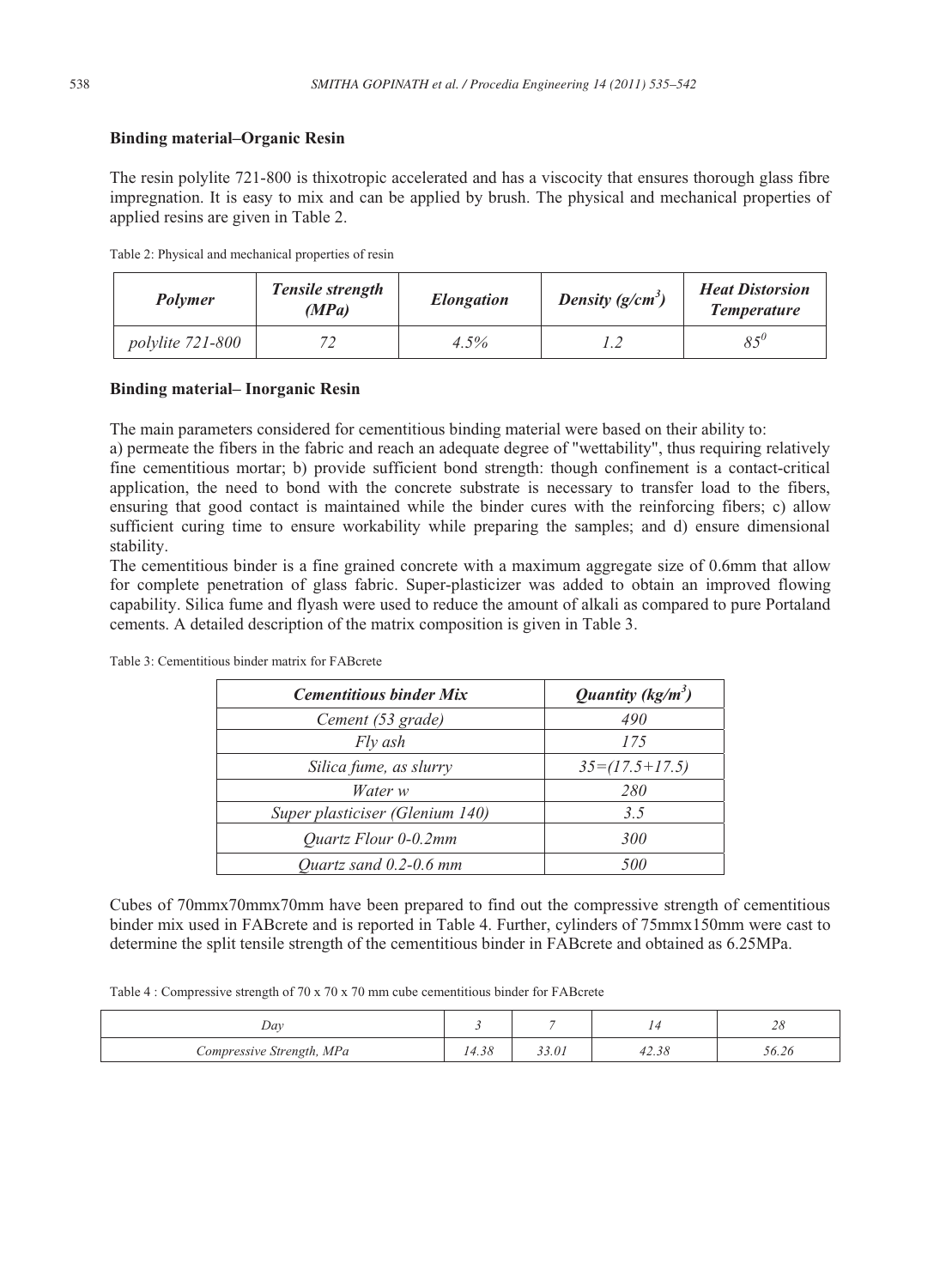## **2.2 Specimen preparation**

In Figure 2(a), the specimen prepared with FABpoly has been shown and Figure 2(b) shows the specimen with FABcrete. Before testing the plain and confined specimens, sulphur capping has been done to ensure the uniform load transfer to the specimen.



Figure: 2(a) Cylindrical concrete specimen confined with FABpoly



Figure: 2(b) Cylindrical concrete specimen confined with FABcrete

The specimens were tested using MTS machine of 2500kN capacity. In each specimen, two LVDT's has been fixed and connected to data acquisition system to measure axial deformation. Test has been carried out under displacement controlled loading.

## **2.3 Test Results and Discussions**

The stress-strain curves obtained from the experiments for each specimen are rendered in the form of representative normalized stress-strain graphs in Figure 3. The normalization has been done with respect to the ultimate stress and corresponding strain of a representative control specimen. The results of experiments indicate a) It was possible to evaluate adequate materials – both fiber architecture types and binding materials for the composite strengthening systems. b) Compatible strengthening systems were recognized. c) The strengthening systems based on fabrics embedded in inorganic matrices were verified to be feasible, showing increase in strength and significantly enhanced energy absorption.

Table 5 presents the details of average ultimate stress, ultimate strain and energy absorption for plain and confined systems. It is observed that there is about 7.5% and 4.5% increase in strength for FABcrete and FABpoly confined concrete specimens respectively compared to unconfined concrete specimen. Further, the energy absorption capacity of FABpoly is about 68% higher than that of plain concrete.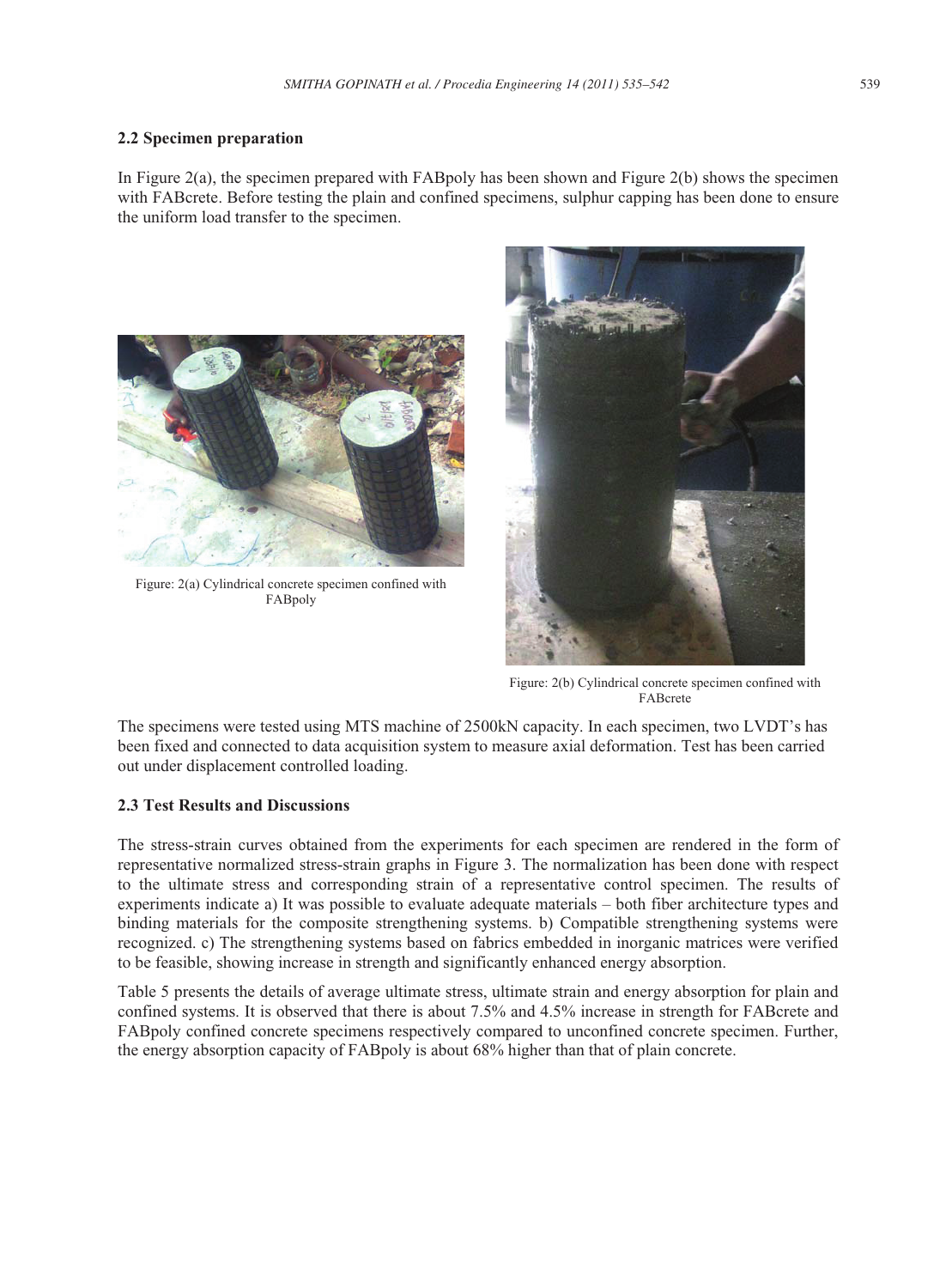| Specimen Type     | Ultimate stress<br>(MPa) | Ultimate strain | Energy absorption<br>$(x10^6 J/m^3)$ |
|-------------------|--------------------------|-----------------|--------------------------------------|
| Plain cylinder    | 38.41                    | 0.008           | 0.16                                 |
| FABcrete confined | 41.28                    | 0.0086          | 0.18                                 |
| FABpoly confined  | 40.08                    | 0.014           | 0.27                                 |

Table 5 : Comparison between plain and confined system



Figure: 3 Stress-strain behaviour of confined and unconfined specimens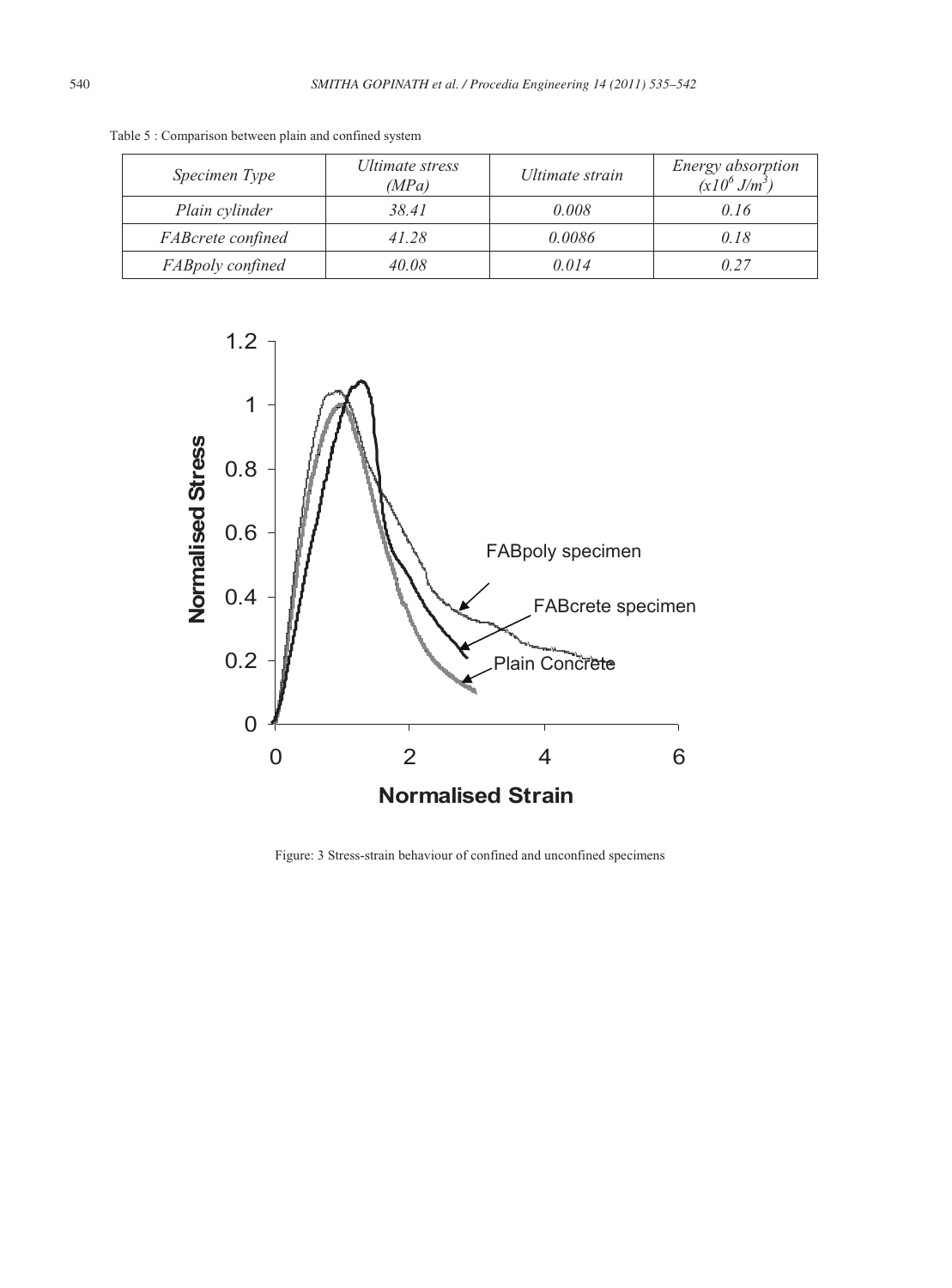



Figure 5: Compression failure of specimen confined with FABcrete

Figure: 4 Compression failure of specimen confined with FABpoly

It is observed that specimens strengthened with FABpoly initiated failure in mesh region of fabric and ultimate failure has been by spalling of concrete in the same region. Whereas, if FABcrete is used as confinement, the failure is controlled and similar to that of plain concrete. Further, concrete surface preparation is not required when organic binder is replaced with cementitious binder due to its natural affinity to concrete. It is also observed that for fabric mesh, cementitious binder is effective compared to organic binders, because, the cementitious binder is capable of penetrating into the fabric architecture.

## **3. SUMMARY AND CONCLUSIONS**

The present paper deals with strengthening systems for confinement effect using inorganic cementiious binders in fabric (FABcrete) and organic binder consisting of resins (FABpoly). It is observed that the cementitious binders can effectively contribute to increase the load carrying and energy absorption capacity of the structural components. In addition, the abrupt failure happening due to polymers in fabric can be avoided without compromising much on the load carrying capacity if organic binder is replaced by cementitious binder. This will help to have a controlled failure on the strengthened structural components. Also, usage of cementitious binder will lead to less compatibility and constructability issues compared to other strengthening system, which uses organic binders needing surface preparation. Further experimental studies involving varying the grade of core concrete, strength of inorganic binder and number of wrapping layers are required in order to substantiate the effectiveness of the FABcrete system.

## **4. ACKNOWLEDGEMENTS**

The authors from CSIR – SERC would like to acknowledge the cooperation and support provided by the staff of Advanced Materials Laboratory CSIR-SERC for carrying out experiments. Thanks are extended to Shri S. Maheswaran and Shri V. Rameshkumar, Scientists and Ms. B. Bhuvaneswari, Quick Hire Fellow for fruitful discussions. This paper is being published with the kind permission of the Director, CSIR-SERC, India.